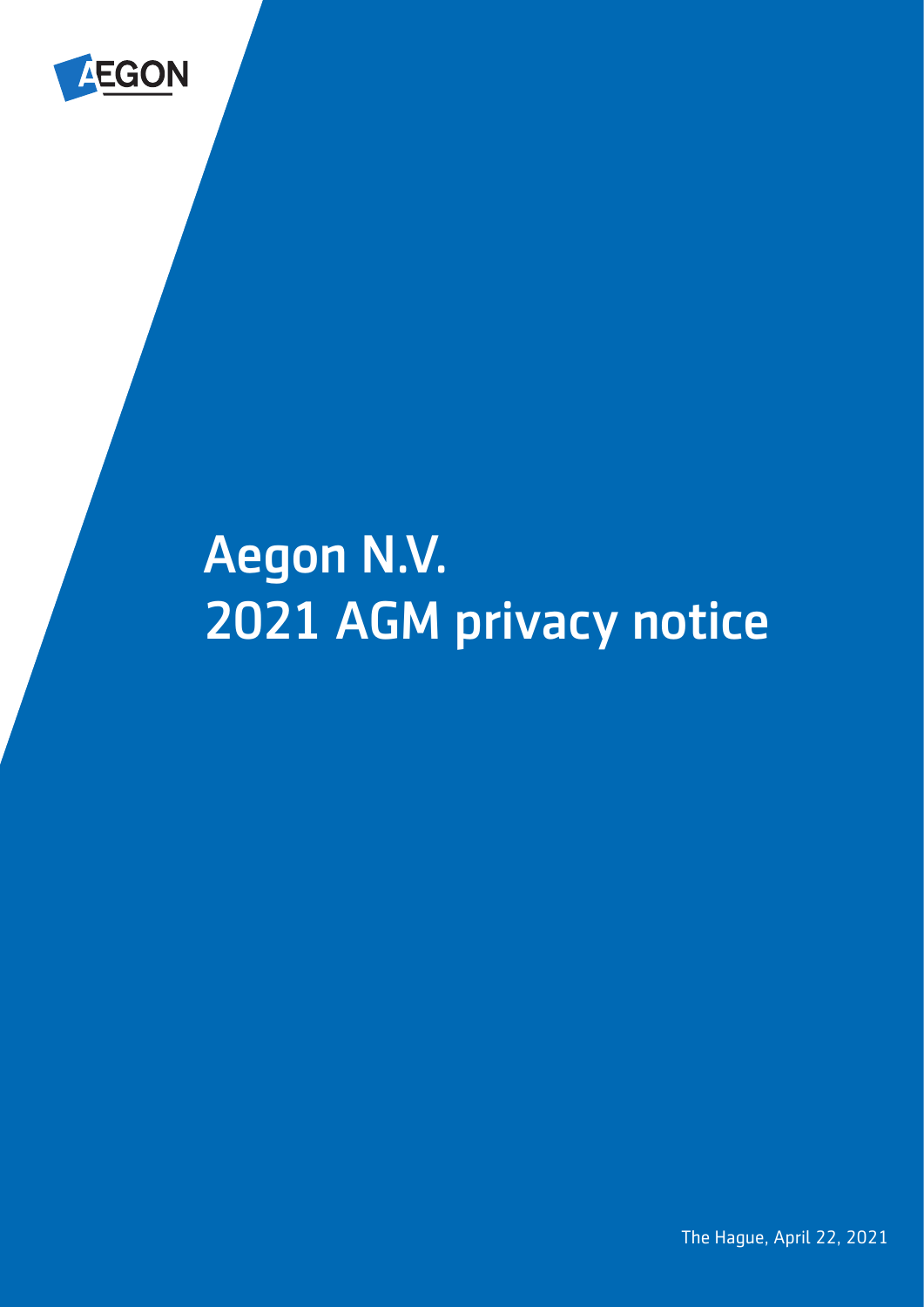# 1. What is the purpose of this notice?

Aegon N.V. is committed to protect the privacy of your personal data. This privacy notice describes how we process personal data of the shareholders of Aegon N.V. in the context of the (virtual) general meeting of shareholders, in accordance with the General Data Protection Regulation (GDPR). Further information on data protection is available at Aegon NV's website through the following hyperlink: [https://www.aegon.com/---/privacy/#](https://www.aegon.com/---/privacy/%23).

# 2. Who is responsible for the data processing?

The party responsible for collecting and processing of your data for the purposes explained in this privacy notice is Aegon N.V., Aegonplein 50, 2591 TV, The Hague, the Netherlands. The data protection officer of Aegon N.V. can be reached by mail at the following address [groupdataprotectionofficer@aegon.com.](mailto:groupdataprotectionofficer@aegon.com) ABN AMRO bank has been engaged as trusted third party in the context of the (virtual) general meeting of shareholders of Aegon N.V. and is responsible for the online registration and authentication of the shareholders who wish to attend the general meeting of shareholders held by Aegon N.V. The privacy policy of ABN AMRO is applicable to such registration and subsequent processing of your personal data. The privacy policy of ABN AMRO is available through the following hyperlink: [https://www.abnamro.com/en/home/product/privacy-statement.](https://www.abnamro.com/en/home/product/privacy-statement)

## 3. What personal data we process in the context of the (virtual) general meeting of shareholders?

We process name, address, email address, mobile telephone number, number of the securities account, registration number of the certificate of deposit and the number of shares of shareholders who have registered for the (virtual) general meeting of shareholders.

### 4. For what purpose and on what legal grounds do we process your personal data?

We use your personal data for the purposes set out in Book 2 of the Dutch Civil Code. These purposes are, in particular, the communication with and identification of you as a shareholder and the matters concerning the (virtual) general meetings of shareholders such as the technical aspects of holding the annual general meeting. In addition, we may also process your personal data to fulfil other legal obligations, for example, regulatory requirements, as well as stock exchange, commercial and tax legislation retention requirements. We collect and process your personal data in compliance with the GDPR and all other relevant data protection provisions. The legal basis for processing your personal data is (Book 2 of) the Dutch Civil Code in conjunction with article 6 (1) (c) GDPR.

# 5. From whom do we obtain your personal data?

ABN AMRO provides us with the relevant personal data required to register shareholders and to organise the (virtual) general meeting of shareholders.

# 6. What categories of recipients do we share your personal data with?

- Third party suppliers and service providers: we use a number of external service providers such as Lumi AGM (voting mobile app) for the technical handling of shareholders' meetings. External service providers who process personal data on our behalf are contractually bound as data processors in accordance with article 28 (3) GDPR.
- Other recipients: your personal data will only be shared with third parties if we are legally obliged to do so, for example with government bodies, public authorities, regulatory agencies and pursuant to court rules and orders.